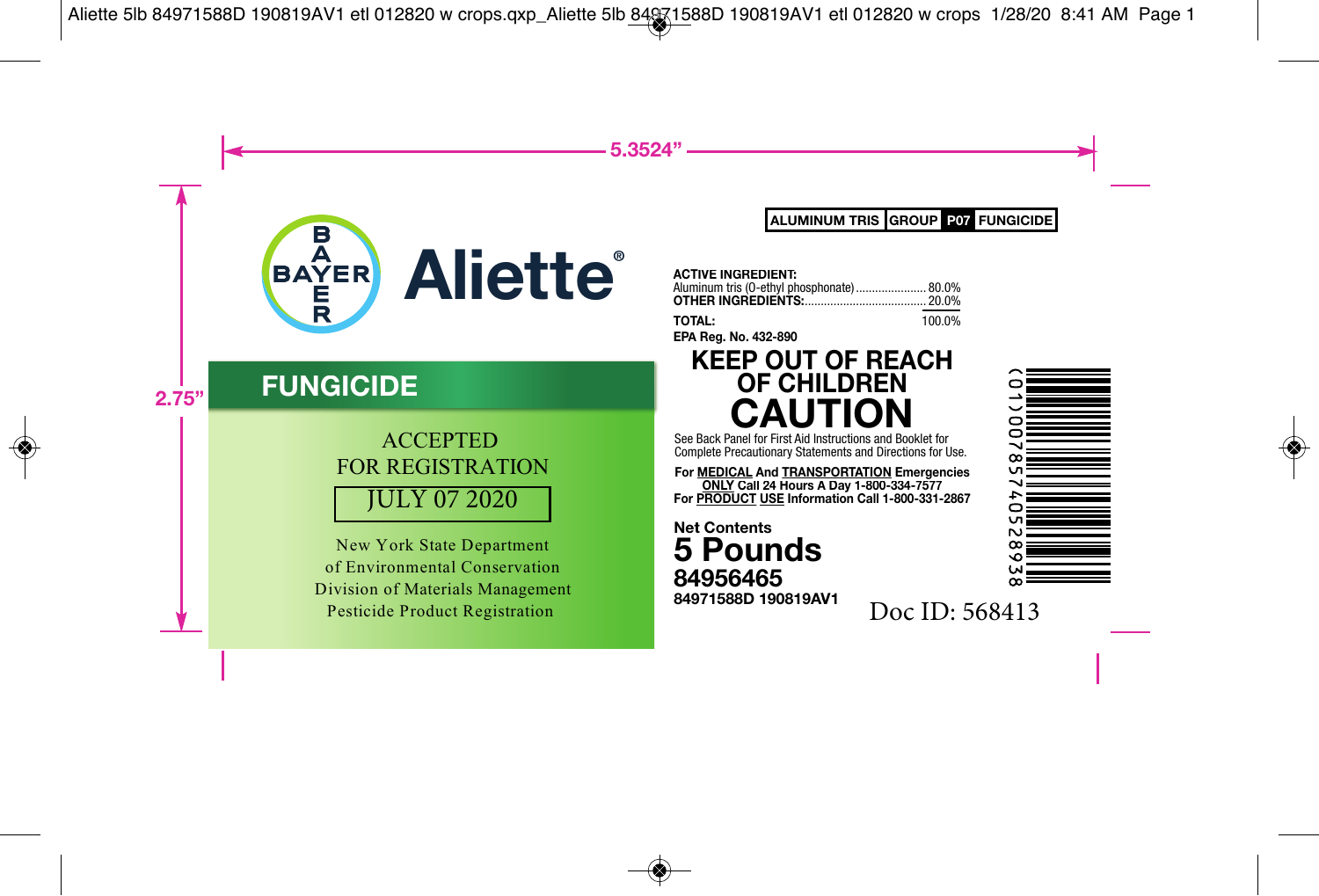|                            | <b>FIRST AID</b>                                                                                                                                                                                                                                                                       |
|----------------------------|----------------------------------------------------------------------------------------------------------------------------------------------------------------------------------------------------------------------------------------------------------------------------------------|
| lf<br>swallowed:           | • Call a poison control center or doctor immediately for treatment advice.<br>Have person sip a glass of water if able to swallow.<br>Do not induce vomiting unless told to by a poison control center or doctor.<br>٠<br>Do not give anything by mouth to an unconscious person.<br>٠ |
| If in eyes:                | Hold eyes open and rinse slowly and gently with water for 15-20 minutes. Remove contact lenses, if present, after the first 5 min-<br>٠<br>utes, then continue rinsing.<br>Call a poison control center or doctor for treatment advice.<br>٠                                           |
| If on skin<br>or clothing: | Take off contaminated clothing.<br>$\bullet$<br>Rinse skin immediately with plenty of water for 15-20 minutes.<br>٠<br>Call a poison control center or doctor for treatment advice.<br>٠                                                                                               |
| If inhaled:                | Move person to fresh air.<br>٠<br>• If person is not breathing, call 911 or an ambulance, then give artificial respiration, preferably mouth-to-mouth if possible.<br>Call a poison control center or doctor for further treatment advice.                                             |

Have the product container or label with you when calling a poison control center or doctor or going for treatment.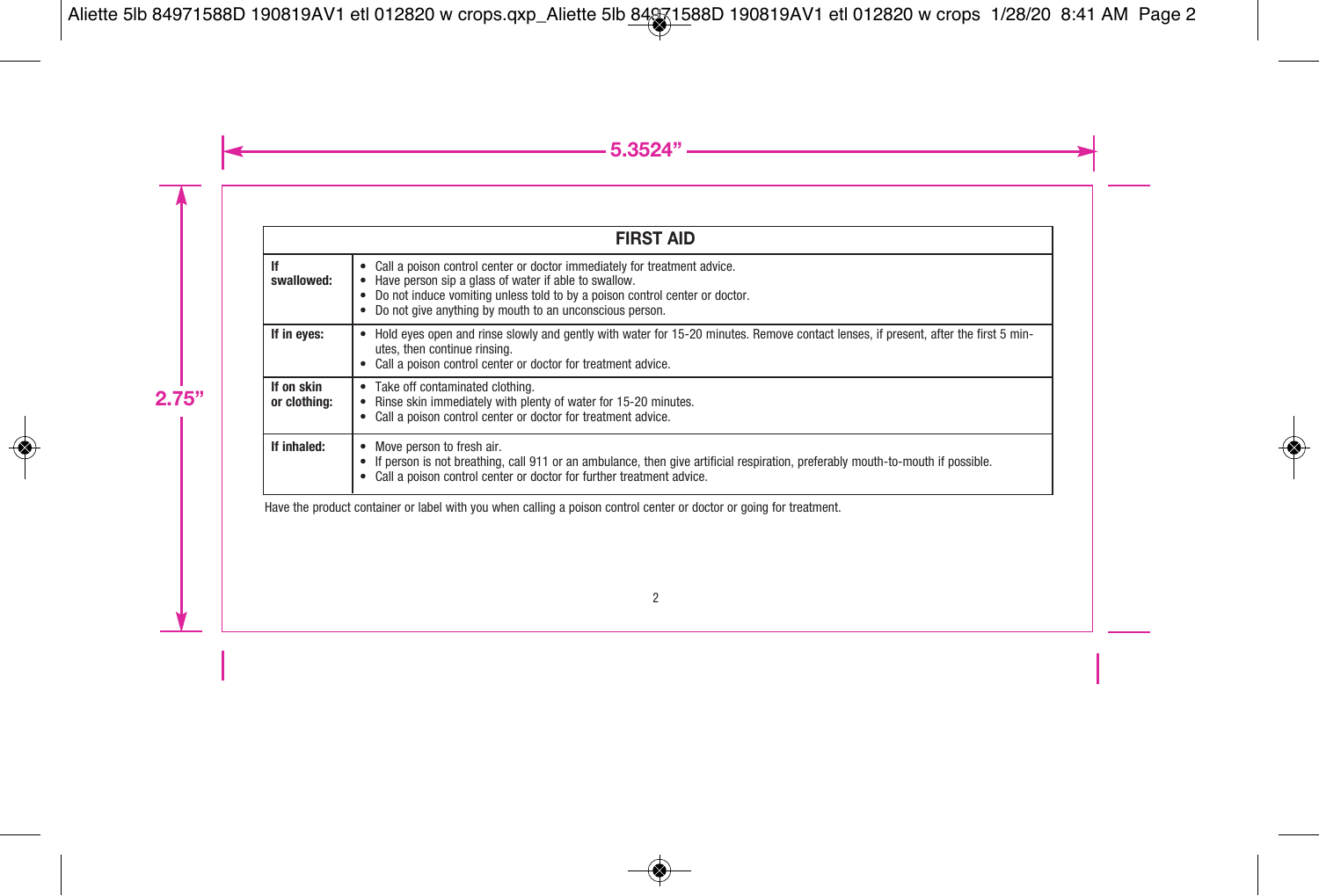#### **PRECAUTIONARY STATEMENTS HAZARDS TO HUMANS AND DOMESTIC ANIMALS CAUTION**

Harmful if swallowed or absorbed through the skin or inhaled. Causes moderate eye injury. Avoid contact with skin, eyes, or clothing.

#### **PERSONAL PROTECTIVE EQUIPMENT**

Some materials that are chemical-resistant to this product are listed below. Applicators and other handlers must wear long-sleeved shirt and long pants, chemical resistant gloves made of any waterproof material such as polyethylene or polyvinyl chloride, shoes plus socks, and protective eyewear.

Follow manufacturer's instructions for cleaning/maintaining personal protective equipment (PPE). If no such instructions for washables, use detergent and hot water. Keep and wash PPE separately from other laundry.

When handlers use closed systems, enclosed cabs, or aircraft in a manner that meets the requirements listed in the Worker Protection Standard (WPS) for agricultural pesticides [40 CFR 170.240 (d) (4-6)], the handler PPE requirements may be reduced or modified as specified in the WPS.

#### **ENVIRONMENTAL HAZARDS**

This product is toxic to aquatic and estuarine invertebrates. Drift and runoff may be hazardous to aquatic and estuarine organisms in neighboring areas. Do not apply directly to water, to areas where surface water is present or to intertidal areas below the mean high water mark. Do not contaminate water by dis-<br>posal of equipment wash waters.

#### **USER SAFETY RECOMMENDATIONS**

- Users should:<br>• Wash hands before eating, drinking, chewing gum, using tobacco, or using the toilet.
- Remove PPE clothing immediately if pesticide gets inside. Then wash thoroughly and put on clean clothing.

#### **DIRECTIONS FOR USE**

**It is a violation of Federal law to use this product in a manner inconsistent with its labeling.**

**Read entire label before using this product.**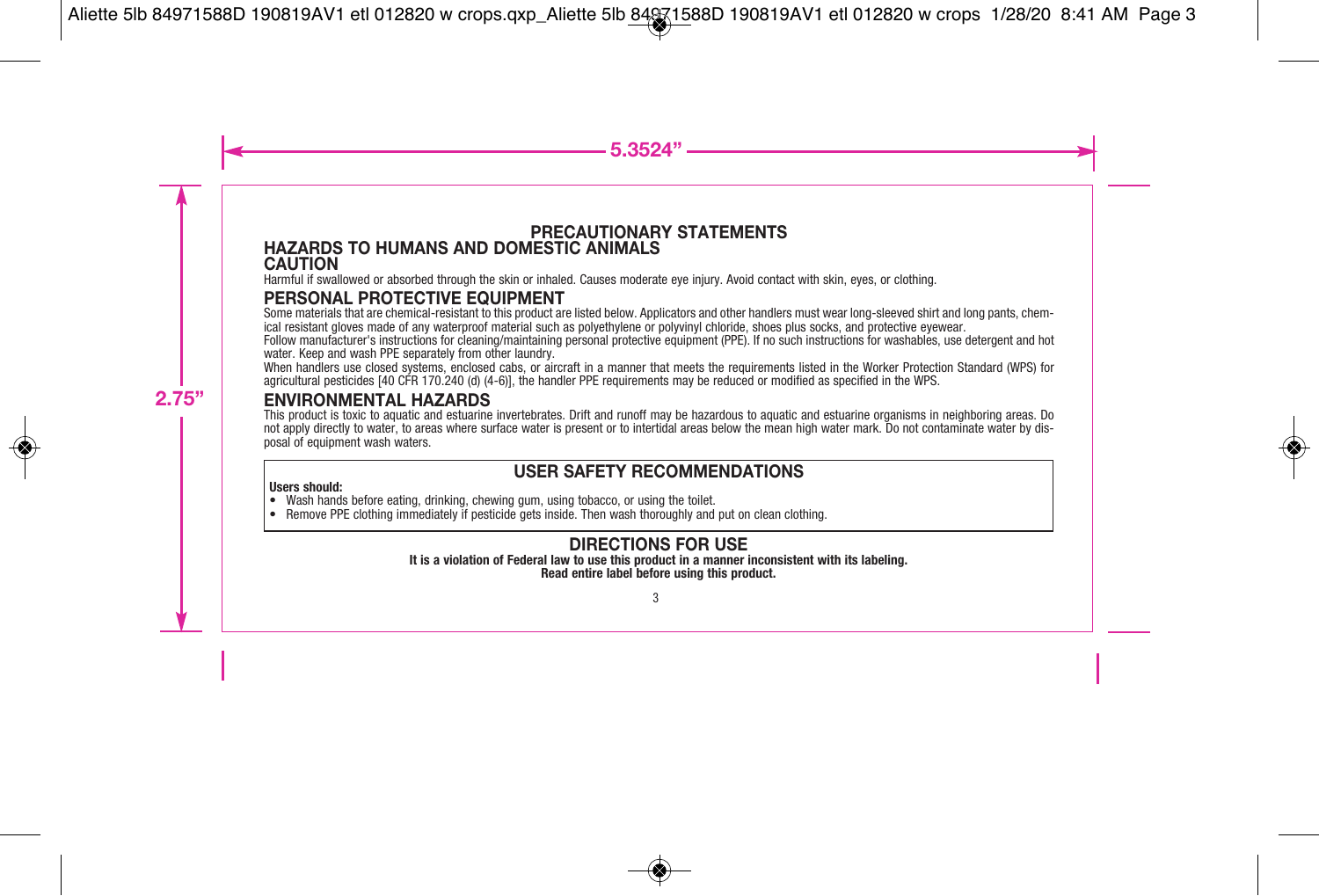Do not apply this product in a way that will contact workers or other persons, either directly or through drift. Only protected handlers may be in the area during application. For any requirements specific to your State or Tribe, consult the agency responsible for pesticide regulation.

#### **AGRICULTURAL USE REQUIREMENTS**

Use this product only in accordance with its labeling and with the Worker Protection Standard, 40 CFR Part 170. This Standard contains requirements for the protection of agricultural workers on farms, forests, nurseries, and greenhouses, and handlers of agricultural pesticides. It contains requirements for training, decontamination, notification, and emergency assistance. It also contains specific instructions and exceptions pertaining to the statements on this label about personal protective equipment (PPE) and restricted-entry interval. The requirements in this box only apply to uses of this product that are covered by the Worker Protection Standard.

Do not enter or allow worker entry into treated areas during the restricted entry interval of 48 hours.

Exception: If the product is soil injected, soil incorporated, or applied by drenching, the Worker Protection Standard under certain circumstances, allows workers to enter the treated area without restrictions if there will be no contact with anything that has been treated.

PPE required for early entry to treated areas that is permitted under the Worker Protection Standard and that involves contact with anything that has been treated, such as plants, soil, or water, is: coveralls, chemical resistant gloves made of any waterproof material, shoes plus socks, and protective eyewear.

#### **NON AGRICULTURAL USE REQUIREMENTS**

The requirements in this box apply to uses of this product that are not within the scope of the Worker Protection Standard for agricultural pesticides (40 CFR Part 170). The WPS applies when this product is used to produce agricultural plants on farms, forests, nurseries, or greenhouses. Keep unprotected persons out of the treated areas until sprays have dried.

#### **DIRECTIONS THROUGH SPRINKLER IRRIGATION SYSTEMS**

Apply this product only through sprinkler irrigation systems including micro jet, drip, solid set, and center pivot. Do not apply this product through any other type of irrigation system.<br>SPRAY PREPARATION: Remove scale, pesticide residues, and other foreign matter from the chemical tank and entire injector system. Flush with clean water.

APPLICATION INSTRUCTIONS: First, prepare a suspension of ALIETTE in a mix tank. Fill tank with 1/2 to 3/4 the desired amount of water. Start mechanical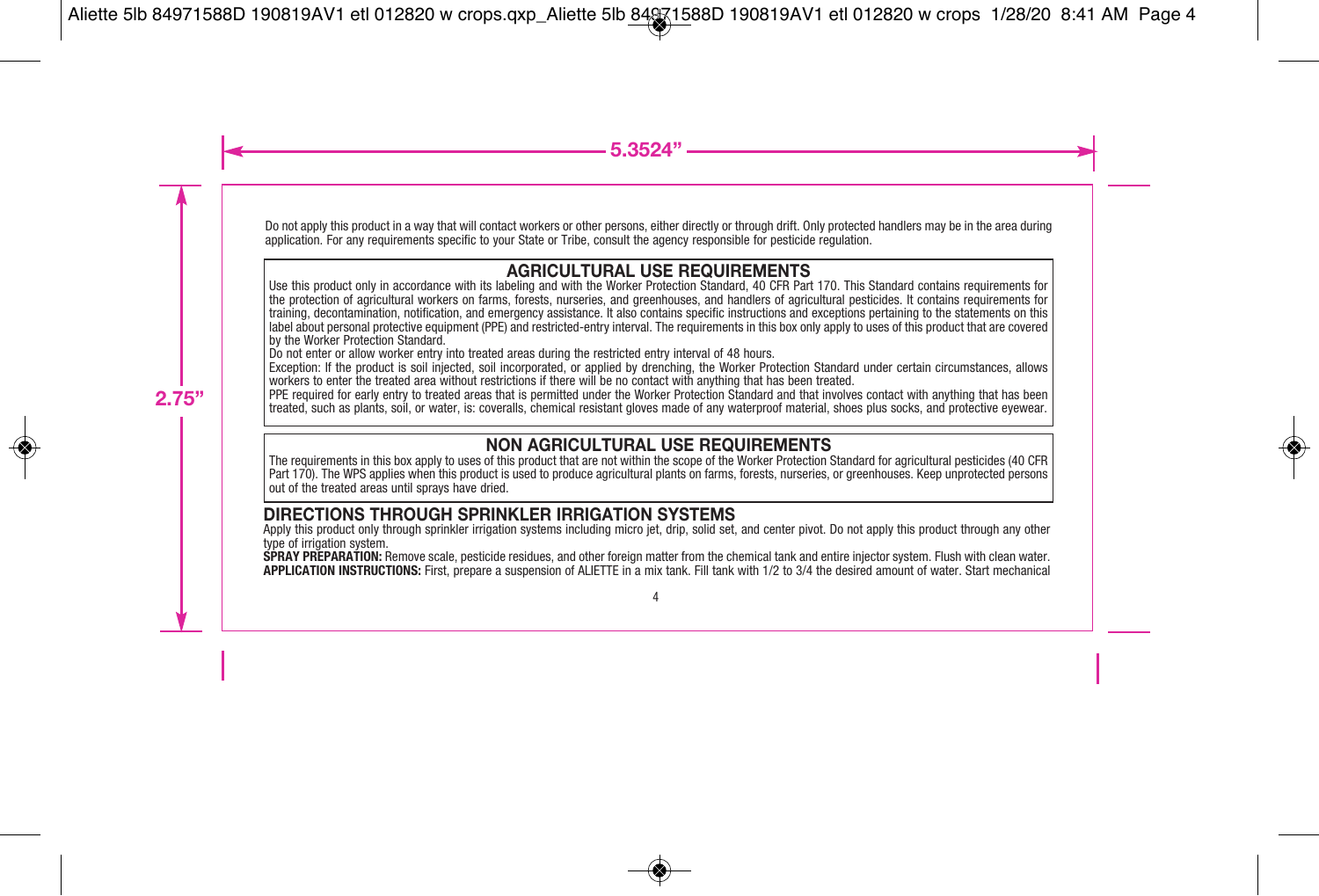or hydraulic agitation. Add the required amount of ALIETTE, and then the remaining volume of water. Then set sprinkler to deliver 0.1 to 0.3 inches of water per acre. Start sprinkler and uniformly inject the suspension of ALIETTE into the irrigation water line so as to deliver the desired rate per acre. The suspension of ALIETTE should be injected with a positive displacement pump into the main line ahead of a right angle turn to ensure adequate mixing. If you should have any other questions about calibration, you should contact State Extension Service specialists, equipment manufacturers or other experts.

**NOTE: For Micro jet and Drip Irrigation Systems:** When treatment with ALIETTE has been completed, further field irrigation over the treated area should be avoided for 24 to 48 hours. F**or Solid Set and Center Pivot Irrigation Systems:** When treatment with ALIETTE has been completed, further field irrigation over the treated area should be avoided until foliage is dry to prevent washing the chemical off the plants.

#### **GENERAL PRECAUTIONS FOR APPLICATIONS THROUGH SPRINKLER IRRIGATION SYSTEMS**

Maintain continuous agitation in mix tank during mixing and application to assure a uniform suspension.

The system must contain a functional check valve, vacuum relief valve, and low-pressure drain appropriately located on the irrigation pipeline to prevent water source contamination from backflow. The pesticide injection pipeline must contain a functional, automatic, quick-closing check valve to prevent the flow of fluid back toward the injection pump. The pesticide injection pipeline must also contain a functional, normally closed solenoid operated valve located on the intake side of the injection pump and connected to the system interlock to prevent fluid from being withdrawn from the supply tank when the irrigation system is either automatically or manually shut down. The system must contain functional interlocking controls to automatically shut off the pesticide injection pump when the water pump motor stops. The irrigation line or water pump must include a functional pressure switch, which will stop the water pump motor when the water pressure decreases to the point where pesticide distribution is adversely affected. Systems must use a metering pump, such as a positive displacement injection pump (e. g., diaphragm pump) effectively designed and constructed of materials that are compatible with pesticides and capable of being fitted with a system interlock.

Do not apply when wind speed favors drift, when system connection or fittings leak, when nozzles do not provide uniform distribution or when lines containing the product must be dismantled and drained.

Crop injury, lack of effectiveness, or illegal pesticide residues in the crop may result from nonuniform distribution of treated water. Allow sufficient time for pesticide to be flushed through all lines and all nozzles before turning off irrigation water. A person knowledgeable of the chemigation system and responsible for its operation shall shut the system down and make necessary adjustments should the need arise. Do not connect an irrigation system (including greenhouse systems) used for pesticide application to a public water system unless the label-prescribed safety devices for public water supplies are in place. **Resistance Management**

For resistance management, please note that ALIETTE contains a Group P07 fungicide. Any fungal population may contain/develop individuals naturally resist-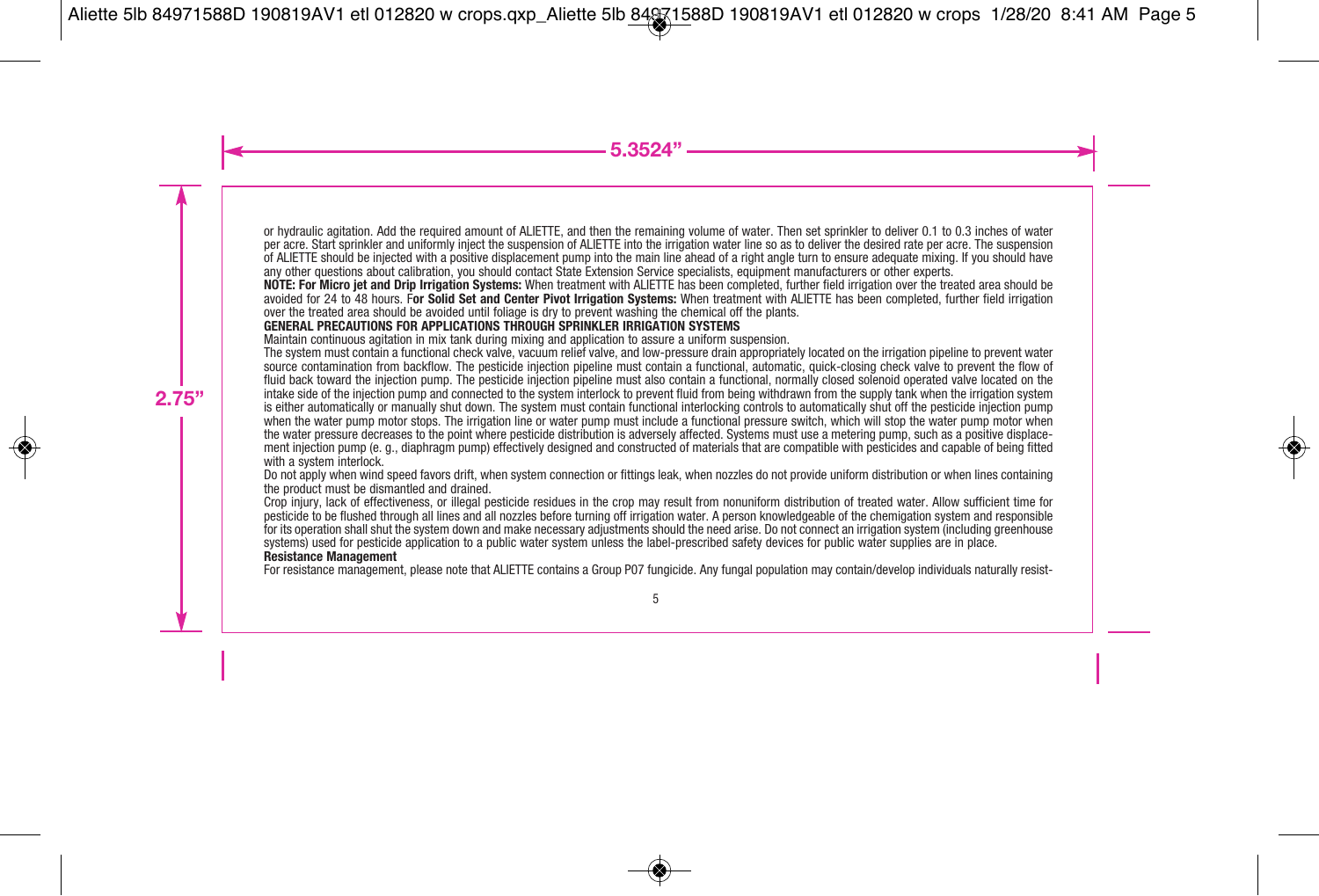ant to ALIETTE and other Group P07 fungicides. A gradual or total loss of pest control may occur over time if these fungicides are used repeatedly in the same fields. Appropriate resistance-management strategies should be followed.

To delay fungicide resistance, take one or more of the following steps:

- Use tank mixtures with fungicide from a different group that are equally effective on the target pest when such use is permitted. Use at least the minimum application rate as labeled by the manufacturer.
- Adopt an integrated disease management program for fungicide use that includes scouting, uses historical information related to pesticide use, and crop rotation, and which considers host plant resistance, impact of environmental conditions on disease development, disease thresholds, as well as cultural,
- Where possible, make use of predictive disease models to effectively time fungicide applications. Note that using predictive models alone is not sufficient to manage resistance.<br>
Monitor treated fungal populations for
- 
- or university extension specialist to report resistance.

#### **ORNAMENTALS AND BEDDING PLANTS**

Use Aliette® on ornamentals and bedding plants grown in field nursery, greenhouse, landscaping, and conifer nursery situations, for control of diseases caused by Pythium and Phytophthora. ALIETTE can also be used on ornamentals for the control of downy mildew and fire blight and for the suppression of bacterial blight caused by certain pathovars of Xanthomonas campestris. Applications should be made prior to disease development and should be made in conjunction with good cultural management practices. Use the higher rate when disease pressure is severe. Do not exceed recommended rates or apply more frequently than at specified intervals or plant injury may occur.

#### **RESTRICTIONS**

- When applying use spray nozzles that will deliver fine or larger spray droplets as defined in the American Society of Agricultural and Biological Engineers (ASABE) standard ANSI/ASAE S572.l (March 2009).
- For foliar applications on ornamental herbaceous plants, ornamental nonflowering plants, and ornamental woody shrubs and vines, do not apply more than 11 times per year, per container or plant.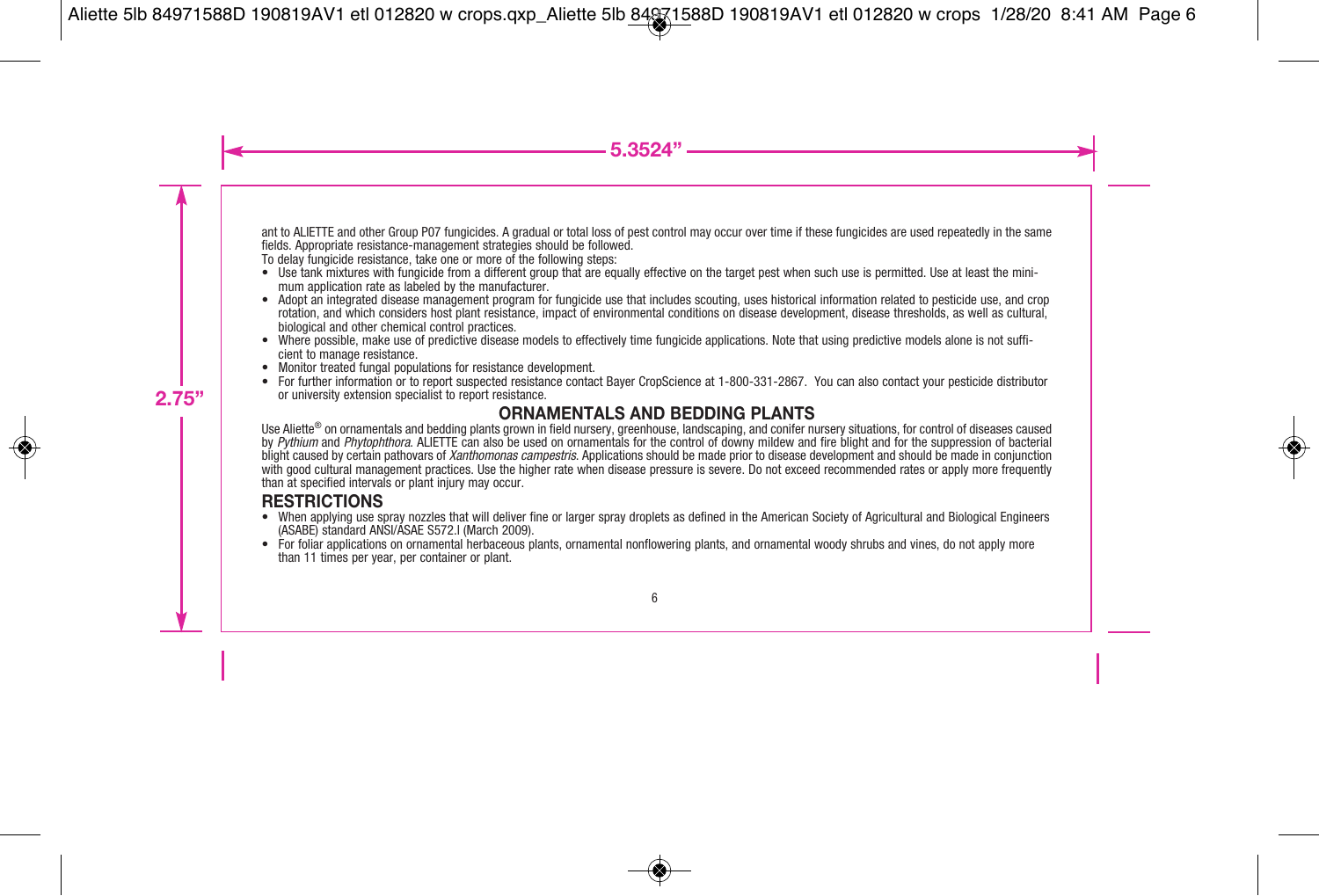- For applications using chemigation on ornamental herbaceous plants, ornamental nonflowering plants, and ornamental woody shrubs and vines, do not apply more than 11 times per year, per container or plant.
- For soil drench applications on ornamental herbaceous plants, ornamental nonflowering plants, and ornamental woody shrubs and vines, do not apply more than 4 times per year, per container or plant.
- For applications to ornamental conifers and conifers in nurseries, do not apply more than 9 times per year, per container or plant.
- Apply by ground application equipment only. Do not apply by air unless directed by Supplemental or Special Local Need labeling.

#### **ORNAMENTALS**

**FOLIAR APPLICATIONS** to plants such as Aglaonema, Aphelandra, Azalea, Bougainvillea, Boxwood, Cattelya skinneri, Cissus, Dieffenbachia, Hibiscus, Juniper, Leather-leaf Fern, Pittosporum, Philodendron, Pothos, Rhododendron, Spathiphyllum and Taxus media.

Mix 2.5 to 5.0 pounds of product with 100 gallons of water and spray to wet. If less than 100 gallons of spray solution is applied per acre, then apply 2.5 to 5.0 pounds of product per acre. Do not exceed 400 gallons of spray solution per acre. Repeat as necessary but do not exceed one application every 30 days. **DRENCH APPLICATIONS** to plants such as Aphelandra, Azalea, Boxwood, Cissus, Dieffenbachia, Japanese Holly, Juniper, Monterey Pine, Philodendron, Pieris, Pittosporum, Rhododendron, Schefflera, Spathiphyllum, and Taxus media:

Mix 0.4 to 0.8 pounds (6.4 to 12.8 ounces) of product with 100 gallons of water and apply to 400 square feet (equivalent to 2 pints solution per square feet). Repeat as necessary but do not exceed one application every 30 days.

**SOIL INCORPORATION** to plants such as *Rhododendron*, Azalea, or *Pieris* for control of *Phytophthora* species only:

Mix 0.5 to 0.8 pounds (8 to 12.8 ounce) of product per cubic yard of soil mix immediately before potting. If conditions are favorable for disease development, applications as a foliar spray or drench should be made as needed but are not to exceed once every 30 days. Use soil incorporation only with well-rooted plants.

#### **BEDDING PLANTS**

**FOLIAR APPLICATIONS** to plants such as Begonia, Pansy, Vinca, Marigold, Zinnia, Petunia, Geranium, and Impatiens:

Mix 1.25 to 4 pounds of product with 100 gallons of water and spray to wet using no more than 400 gallons of water per acre. Repeat as necessary but do not exceed one application every fourteen days.

#### **FOR USE ON CONIFERS IN NURSERIES\* TO PREVENT PHYTOPHTHORA ROOT ROT**

**DIP TREATMENTS** to conifers such as Douglas Firs, Spruce, and Pines. Dip transplants in 2.5 pounds product per 100 gallons to thoroughly wet plant and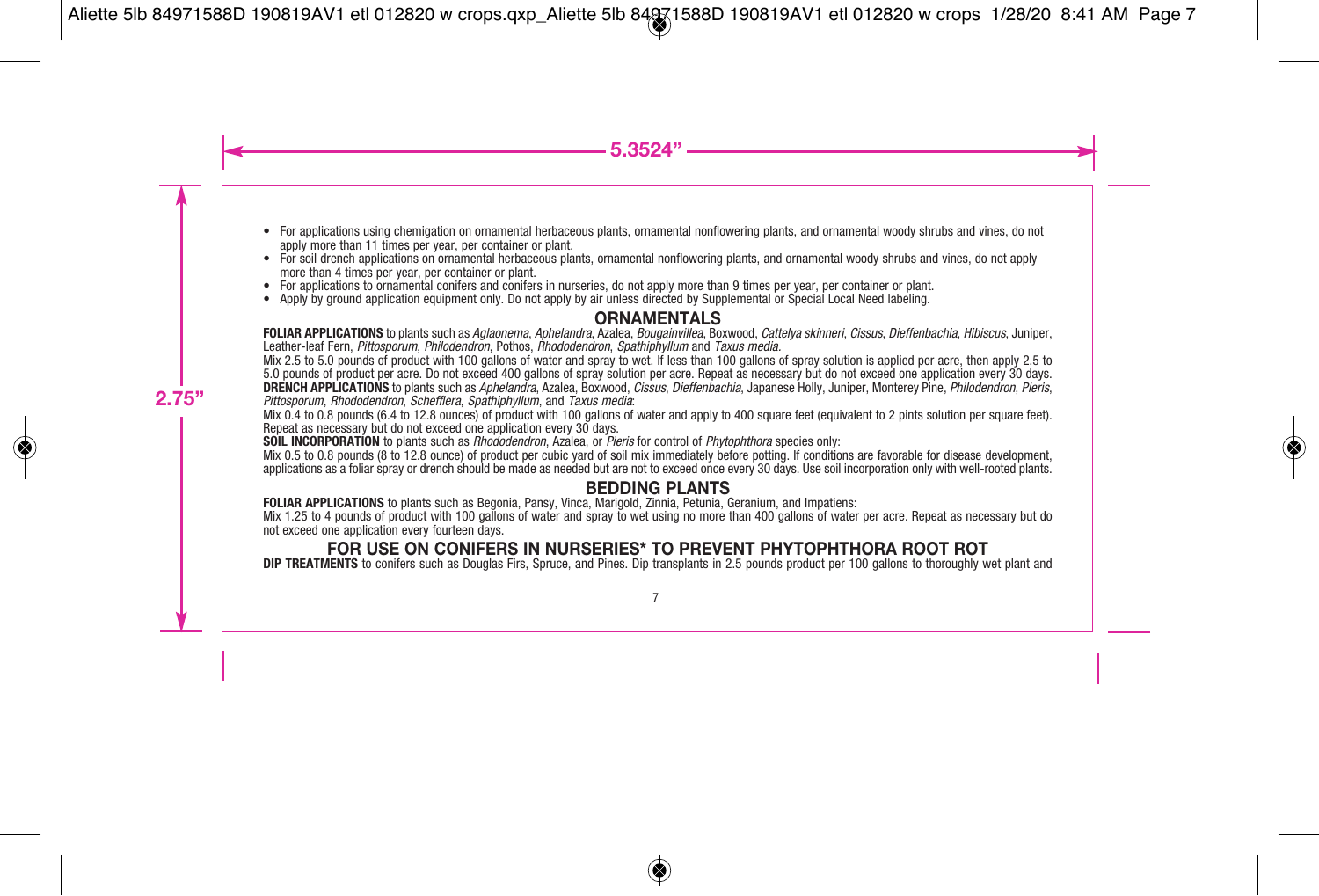root mass. Dip immediately before transplanting. When making dip applications, wear chemical/water resistant gloves, goggles or face shield, long pants (coveralls), long sleeved shirt, shoes, and socks.

**FOLIAR APPLICATIONS** to conifers such as Douglas Firs, Spruce, and Pines. Mix 2.5 to 5.0 pounds of product in 100 gallons of water and spray to wet. If less than 100 gallons of spray solution is applied per acre, then apply 2.5 to 5.0 pounds of product per acre. Do not exceed 400 gallons of spray solution per acre. Do not exceed more than one application every thirty days.

**\*Not currently registered in California.**

#### **DOWNY MILDEW CONTROL IN ROSES**

**FOLIAR APPLICATIONS TO ROSES:** field, container, landscape and mini varieties to control downy mildew (Peronospora sparsa).

Applications should be made in conjunction with a disease sanitation program to reduce the spread of the disease to uninfected plants.

Mix 2.5 pounds of product with 100 gallons of water and spray to wet. If less than 100 gallons of spray solution is applied per acre, then apply 2.5 to 5.0 pounds of product per acre. Do not exceed 400 gallons of spray solution per acre. Repeat as necessary but do not exceed one application every seven days.

#### **FIRE BLIGHT SUPPRESSION**

**FOLIAR APPLICATIONS** to plants such as Ornamental Pear, *Pyracantha*, and Hawthorn. Applications should be made in conjunction with a strict sanitation program to reduce the spread of the disease to uninfected plants.

Mix 2.5 pounds of the product in 100 gallons of water and spray to wet. If less than 100 gallons of spray solution is applied per acre, then apply 2.5 to 5.0 pounds of product per acre. Do not exceed 400 gallons of spray solution per acre. ALIETTE works solely as a preventive treatment. Begin spray treatments at pre-bloom stage and continue at 7-day intervals until bloom period ends. Do not exceed one application every seven days.

#### **BACTERIAL BLIGHT SUPPRESSION\***

**FOLIAR APPLICATIONS** to plants such as English Ivy, Schefflera, Anthurium, Dieffenbachia, Spathaphyllum, Syngonium, and Ficus for the suppression of the Xanthomonas campestris pathovars hederae, dieffenbachiae, syngonii, and fici. Applications should be made in conjunction with a disease sanitation program to reduce the spread of the disease to uninfected plants.

Mix 2 to 4 pounds of product with 100 gallons of water and spray to wet. If less than 100 gallons of spray solution is applied per acre, then apply 2.5 to 5.0 pounds of product per acre. Do not exceed 400 gallons of spray solution per acre. Repeat as necessary but do not exceed one application on every 7 days. Refer to compatibility statements concerning use of coppers or other compounds.

**\* Not currently registered in California.**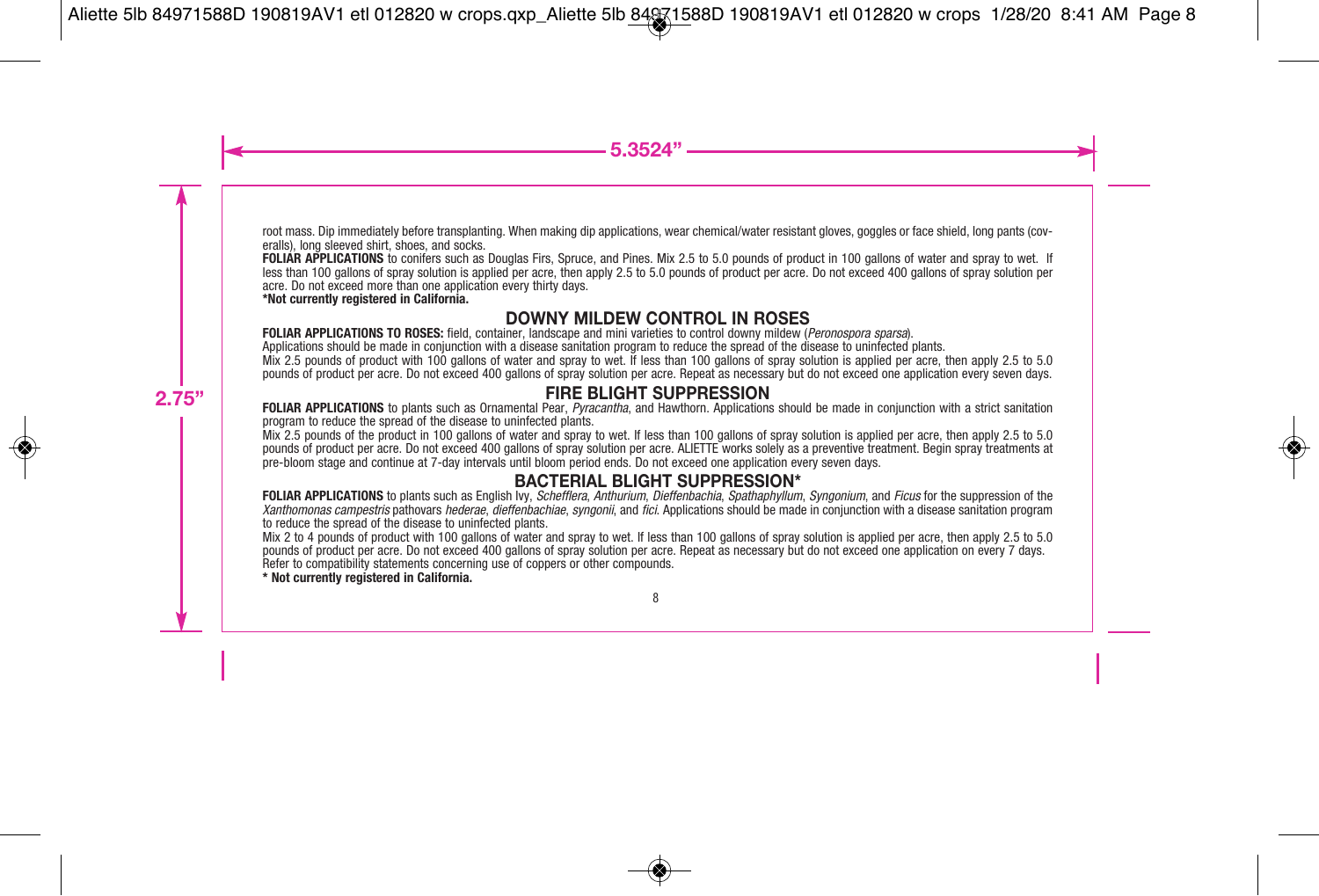#### **PLANT TOLERANCE**

Plant tolerances to ALIETTE have been found to be acceptable in the specific genera and species listed on this label. It is not possible to evaluate every species or variety of ornamental plant for its tolerance to ALIETTE. The user should test for possible phytotoxic responses in other plants on a small area basis using recommended rates prior to commercial use.

#### **ORNAMENTAL AND BEDDING PLANT TANK MIXTURES**

Additional Disease Control: IIf ornamentals are threatened by additional diseases, ALIETTE is compatible with most commonly used fungicides. For control of diseases such as Aerial Web Blight, ALIETTE can be tank mixed with CHIPCO® 26019 Brand Fungicide. Consult the CHIPCO® 26019 Brand Fungicide label for a complete listing of diseases controlled and for application

If a tank mix with other fungicides is used, follow label directions for the use of that product and apply at the recommended rate for control of the target disease organism. ALIETTE is not compatible with the flowable formulation of Rubigan® A.S. and Spectro<sup>®</sup> 90WDG. These products should not be combined for applica-<br>tion.

#### **COMPATIBILITY**

ALIETTE may not be compatible with foliar fertilizers or with copper based fungicides. To avoid undesirable copper phytotoxicity, do not apply ALIETTE and copper-based compounds at less than 14-day intervals. Also, if copper based products and ALIETTE are included in the same foliar spray program it is advised to avoid application with air blast equipment.

Do not mix ALIETTE with any sticker, extender or wetting agent.<br>To determine the physical compatibility of ALIETTE with any other product, use a small container to mix a small amount (e.g. 1 pint) of spray solution, containing all ingredients in the same order and ratio as the anticipated use. If any indication of physical incompatibility develops, do not use this mixture for spraying. Indication of incompatibility usually appears within 5-15 minutes after mixing. Read and follow all directions and precautions on this label and on<br>the labels of any products for which a tank mixture is being con

ALIETTE is not physically compatible with flowable formulations of Rubigan A.S., and Spectro 90WDG as a tank mixture. These products should not be com-<br>bined for application.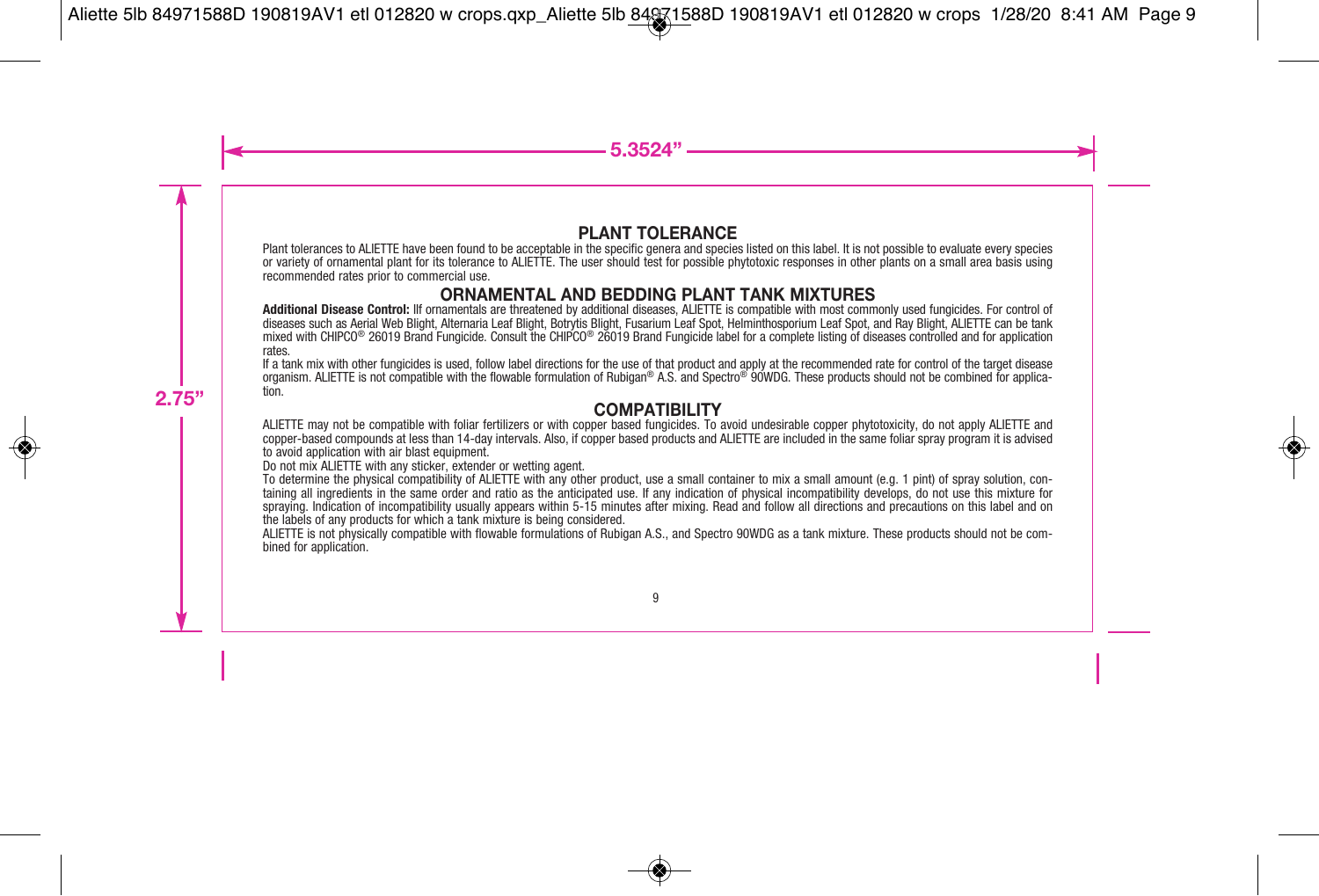## **STORAGE AND DISPOSAL**

Do not contaminate water, food, or feed by storage or disposal.

#### **PESTICIDE STORAGE**

Store in original container and keep tightly closed when not in use. Store in a cool dry place. Avoid cross-contamination with other pesticides. **PESTICIDE DISPOSAL**

Pesticides wastes are toxic. Improper disposal of excess pesticide, spray mixture, or rinsate is a violation of Federal Law. If these wastes cannot be used according to label instructions, contact your State Pesticide or Environmental Control Agency or Hazardous Waste representative at the nearest EPA regional office for guidance in proper disposal methods.

#### **CONTAINER HANDLING**

**Rigid Non-refillable Containers that are too large to shake (i.e., with capacities greater than 5 gallons or 50 lbs.)**

Non-refillable container. Do not reuse or refill this container. Refer to Bottom Discharge IBC or Top Discharge IBC, Drums, Kegs information as follows. **Top Discharge IBC, Drums, Kegs (e.g.– Snyder 120 Next Gen, Bonar B120, Drums, Kegs)**

Triple rinsing the container before final disposal is the responsibility of the person disposing of the container. To triple rinse the container before final disposal, empty the remaining contents from this container into application equipment or mix tank. Fill the container at least 10 percent full with water. Agitate vigorously or recirculate water with the pump for 2 minutes. Rinse all interior surfaces. Pour or pump rinsate into application equipment or rinsate collection system. Repeat this procedure two more times.

Once container is rinsed, offer for recycling if available or puncture and dispose of in a sanitary landfill or by incineration. **Non-Seed Treatment Products in Non-Refillable Fiber Drums with Liners**

Non-refillable container. Do not reuse or refill this container. Completely empty liner by shaking and tapping sides and bottom to loosen clinging particles. Empty residue into application equipment, then offer for recycling if available or dispose of in a sanitary landfill or by incineration. If drum is contaminated and cannot be reused, dispose of it in the manner required for its liner.

#### **Rigid Non-Refillable containers with capacities smaller or equal to 5 gallons**

#### **PLASTIC CONTAINERS:**

Non refillable container. Do not reuse or refill this container. Triple rinse container (or equivalent) promptly after emptying.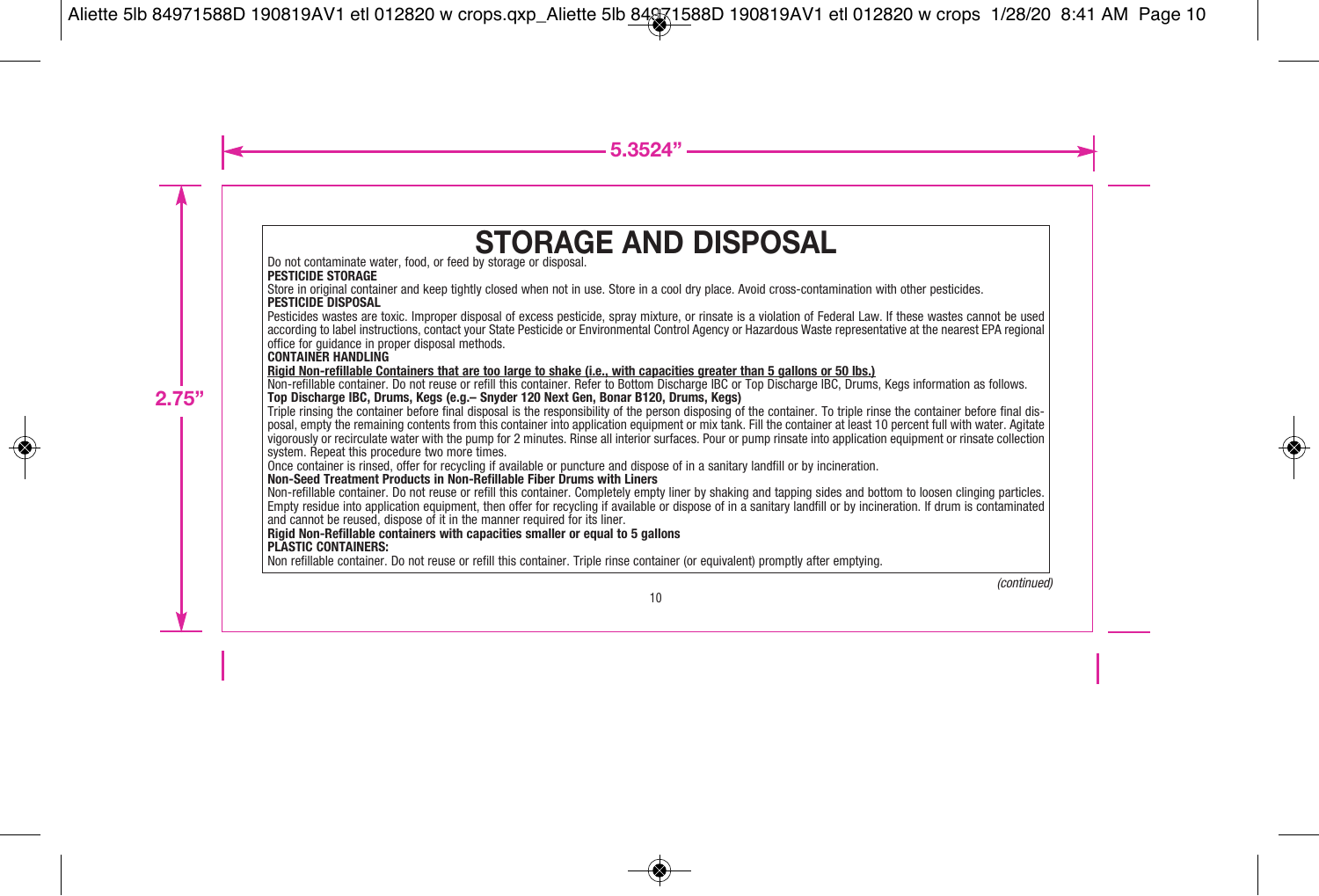## **STORAGE AND DISPOSAL** (continued)

#### **SOLID Dilutable formulations:**

Triple rinse as follows: Empty the remaining contents into application equipment or a mix tank. Fill the container ¼ full with water and recap. Shake for 10 seconds. Pour rinsate into application equipment or a mix tank or store rinsate for later use or disposal. Drain for 10 seconds after the flow begins to drip. Repeat this procedure two more times.

Then offer for recycling if available or puncture and dispose of in a sanitary landfill, or by incineration.

**Non-Seed Treatment Products in Non-Rigid, Non-refillable Containers = BAGS**

Nonrefillable container. Do not reuse or refill this container. Completely empty container into application equipment. Then offer for recycling if available or dispose of in a sanitary landfill or by other procedures approved by state and local authorities.

#### **IMPORTANT: READ BEFORE USE**

#### **Read the entire Directions for Use, Conditions, and Disclaimer of Warranties and Limitations of Liability before using this product. If terms are not acceptable, return the unopened product container at once.**

By using this product, user or buyer accepts the following Conditions, Warranty, Disclaimer of Warranties and Limitations of Liability.

CONDITIONS: The directions for use of this product are believed to be adequate and must be followed carefully. However, it is impossible to eliminate all risks associated with the use of this product. Ineffectiveness, plant injury or other properly damage, or other unintended consequences, may result because of factors beyond the control of Bayer CropScience LP such as weather conditions, presence of other materials or the manner of use or application. As a result, crop injury or ineffectiveness is always possible. All such risks shall be assumed by the user or buyer.

**DISCLAIMER OF WARRANTIES:** TO THE EXTENT CONSISTENT WITH APPLICABLE LAW, BAYER CROPSCIENCE LP MAKES NO OTHER EXPRESS OR IMPLIED WARRANTY. No agent of Bayer CropScience LP is authorized to make any warranties beyond those contained herein or to modify the warranties contained herein. TO THE EXTENT CONSISTENT WITH APPLICABLE LAW, BAYER CROPSCIENCE LP DISCLAIMS ANY LIABILITY WHATSOEVER FOR CONSEQUENTIAL, SPE-CIAL, OR INDIRECT DAMAGES RESULTING FROM THE USE, HANDLING, OR APPLICATION OF THIS PRODUCT.

**LIMITATIONS OF LIABILITY:** TO THE EXTENT CONSISTENT WITH APPLICABLE LAW, THE EXCLUSIVE REMEDY OF THE USER OR BUYER FOR ANY AND ALL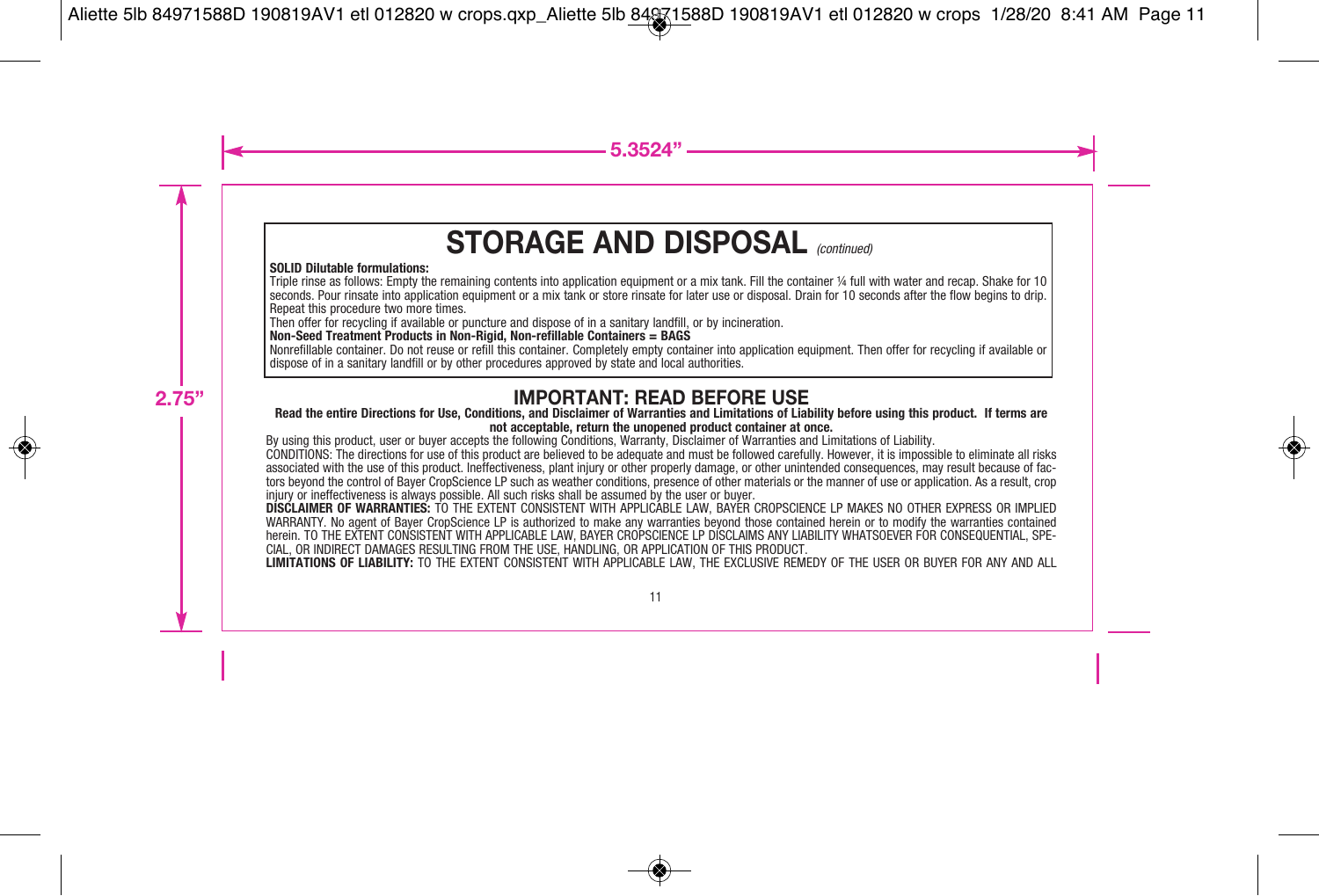LOSSES, INJURIES OR DAMAGES RESULTING FROM THE USE OR HANDLING OF THIS PRODUCT WHETHER IN CONTRACT, WARRANTY, TORT, NEGLIGENCE, STRICT LIABILITY OR OTHERWISE, SHALL NOT EXCEED THE PURCHASE PRICE PAID, OR AT BAYER CROPSCIENCE LP'S ELECTION, THE REPLACEMENT OF<br>PRODUCT

Bayer (reg'd), the Bayer Cross (reg'd), Chipco ® and Aliette ® are trademarks of Bayer. Rubigan ® is a registered trademark of Gowan Company. Spectro ® is a registered trademark of Cleary Chemical Corporation.

**Produced for: Bayer Environmental Science A Division of Bayer CropScience LP 5000 CentreGreen Way, Suite 400 Cary, NC 27513**

Baver